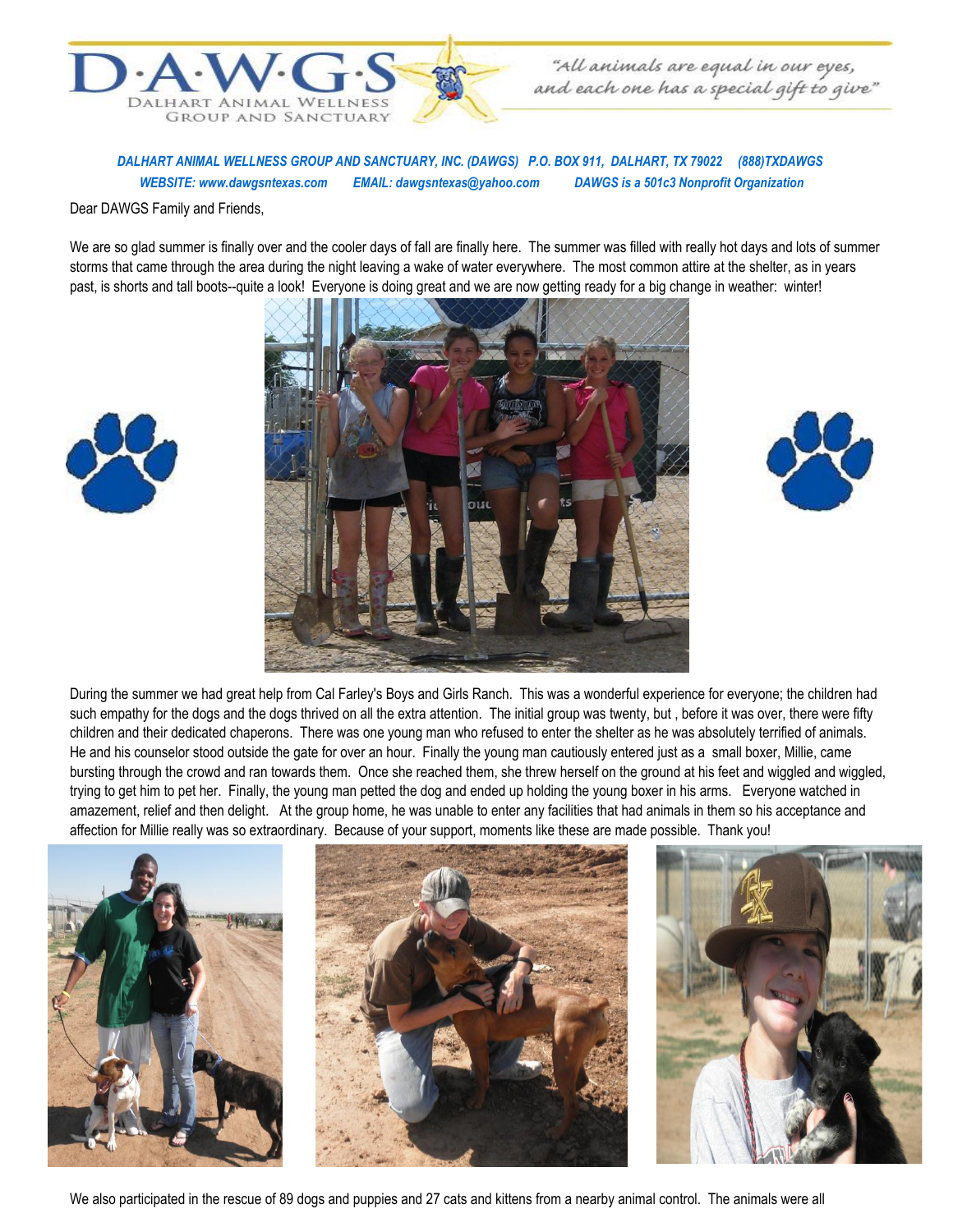destined to be euthanized and through the help of some concerned citizens we were able to save them and effectively made the town a No-Kill city for five weeks. We are currently helping them work on organizing a foster program and a spay/neuter community project to address the problems and we are grateful for the opportunity to help save these precious lives.



We have a new webmaster, Barb, and she has done a great job of updating our website **(www.dawgsntexas.com)**. One of the new attractions is our Virtual Adoption pages. These are dogs and cats that are either special needs, older or have been with us for a long time. We understand not everyone can take home a dog or cat. Sponsoring a special animal, whose story or picture has touched your heart, is an alternative to adoption. The bond through sponsorship is one that will provide you a connection to your special friend and will give you the unique opportunity to be part their lives. You can sponsor all of them or just one. Your sponsorship would also make a great gift or tribute to a loved one. This is just one more way to help us make a difference in the lives of the animals in our care. Thank you so much for your help and support.



*KELSEY*

**KELSEY** is one of our Virtual Adoption Dogs. She has been with us for two years. Kelsey was found wandering on the the northside of our town. She had been a stray in the area for over two years and had delivered three litters of puppies. During the winter, a kind person saw Kelsey trying to find food from a dumpster and worried she would fall in. She was hugely pregnant, soaking wet and was teetering on the edge of the large dumpster. The woman coaxed her down and gave her some food and called us to help. We immediately responded, dried her off and placed her on some warm blankets and gave her some nutritional food. Within two days she gave birth to four healthy puppies and was happy and content. Kelsey's puppies were quickly adopted and are in wonderful homes, but Kelsey, now spayed, is still at the shelter and waiting for her forever home. She has developed a skin condition that we are treating and hope to have her available again for adoption soon. In the meantime, she would love to have someone sponsor her.

**JINX** is our first Virtual Adoption Cat. He has been with us for

over a year and came from a young man who could not keep him any longer. Jinx was originally found abandoned and hiding beside the railroad tracks on the edge of town. The young man had found him and took him home and then, when he went to college, Jinx went along too. Things went well for several years and then the young man had to move back home while he looked for a job. Unfortunately his family had several large dogs that did not like cats (even friendly ones like Jinx) and he had to find a place for Jinx right away…so he came to DAWGS and has been with us since then. Jinx , now six years old and neutered, would love to find a family of his own. But until that lucky day comes he would be so happy to have a sponsor. *JINX*





This is our sweet **TOBY.** Now about three years old and neutered,he was dumped at the shelter after being severely beaten. He had suffered a severe trauma to his back and was temporarily unable to walk. After several months he regained his mobility and was getting ready for adoption, when he suffered a